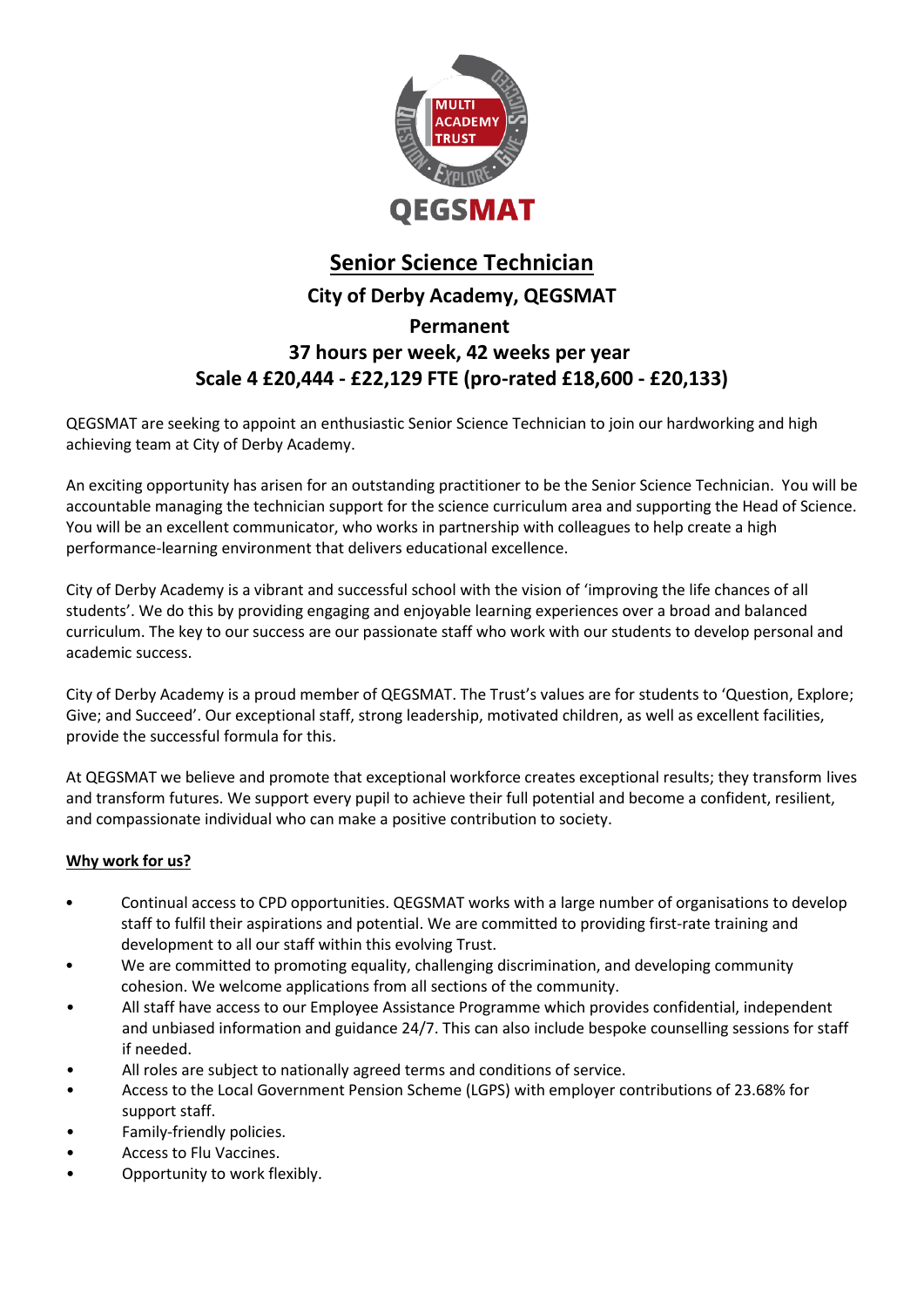QEGSMAT is also committed to safeguarding and promoting the welfare of children and young people and expects all staff and volunteers to share this commitment. All appointments are subject to an Enhanced DBS check and be eligible to work in the UK. Further information about our commitment to Safeguarding can be found - <https://www.qegsmat.com/documents/safeguarding>

q

If you are interested and wish to have an informal conversation to discuss the role or would like to visit the school, we would be happy to arrange this. Please call 01332 270450, further details about our school can be found on our website:<https://www.cityofderbyacademy.org/>

To apply for this position, please visit our Trust Website [\(https://www.qegsmat.com/current-vacancies/\)](https://www.qegsmat.com/current-vacancies/) where you can apply via TES.

| Closing date for applications: Friday 1st July 2022 (Noon) |                                                                          |
|------------------------------------------------------------|--------------------------------------------------------------------------|
| Interview date:                                            | WC Monday 4th July 2022                                                  |
| Salary:                                                    | Scale 4 point 7 - 11 £20,444 - £22,129 FTE (pro-rated £18,600 - £20,133) |
| <b>Potential Start date:</b>                               | <b>Provisional Start date: September 2022</b>                            |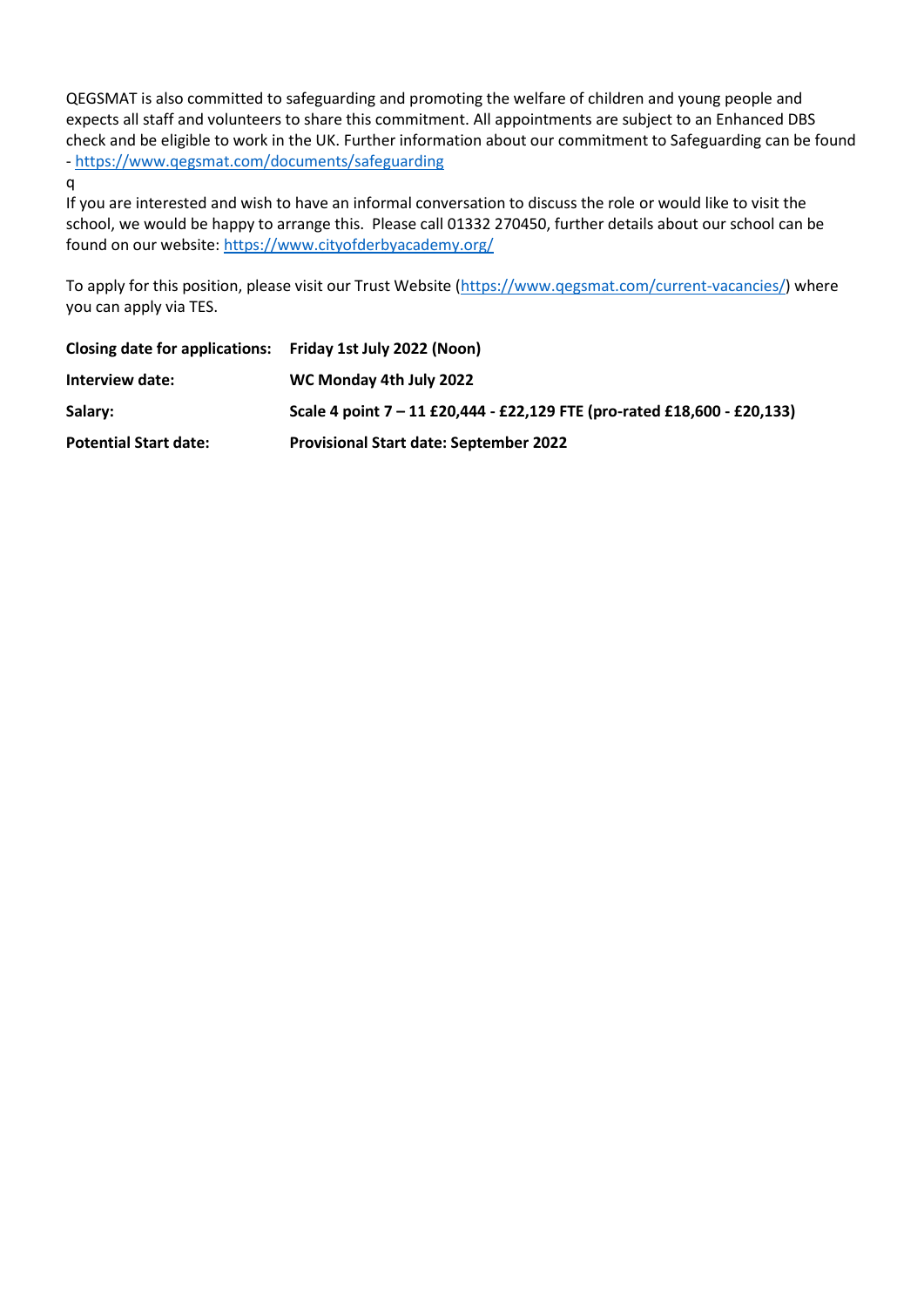

### **JOB DESCRIPTION - Senior Science Technician**

| <b>Post Title:</b>      | <b>Senior Science Technician</b>               |
|-------------------------|------------------------------------------------|
| <b>Reporting to:</b>    | Head of Science                                |
| <b>Responsible for:</b> | Science Technician                             |
| Scale:                  | 4 (SCP's $7 - 11$ )                            |
| Disclosure Level:       | Child Workforce - Enhanced, Childs Barred list |

### **PURPOSE OF THE POST:**

#### **Purpose:**

• Contribute towards effective teaching and learning by overseeing the provision of technical support to the Science Department.  

#### **Main Duties**

#### **Duties and Responsibilities:**

- Keep up to date with curriculum developments within the areas of the post holder's responsibility;
- Assess risks for technician activities;
- Ensure that appropriate records are kept or ordering equipment, stationery and books when required;
- Ensure the efficient deployment of Science Technicians throughout the department in order to provide and effective service to teaching staff;
- Provide advice and guidance to the Science Technicians within the department;
- Set work and standards of work for the Science Technicians;
- Monitor the standards and quality of work of the Science Technicians to ensure work is to a high standard;
- Prepare Key Stage 3 and 4 Chemistry, Biology and Physics practical's, whilst following COSHH and CLEAPSS regulations;
- Run inter-discipline training for Technicians (Biology, Physics and Chemistry);
- Source contractors for external repairs:
- Be responsible for keeping records of orders placed; and liaise with suppliers to obtain the highest quality for the best price
- Maintain a thorough stock control and order system.

The post holder will also be required to carry out the duties of a Science Technician as follows: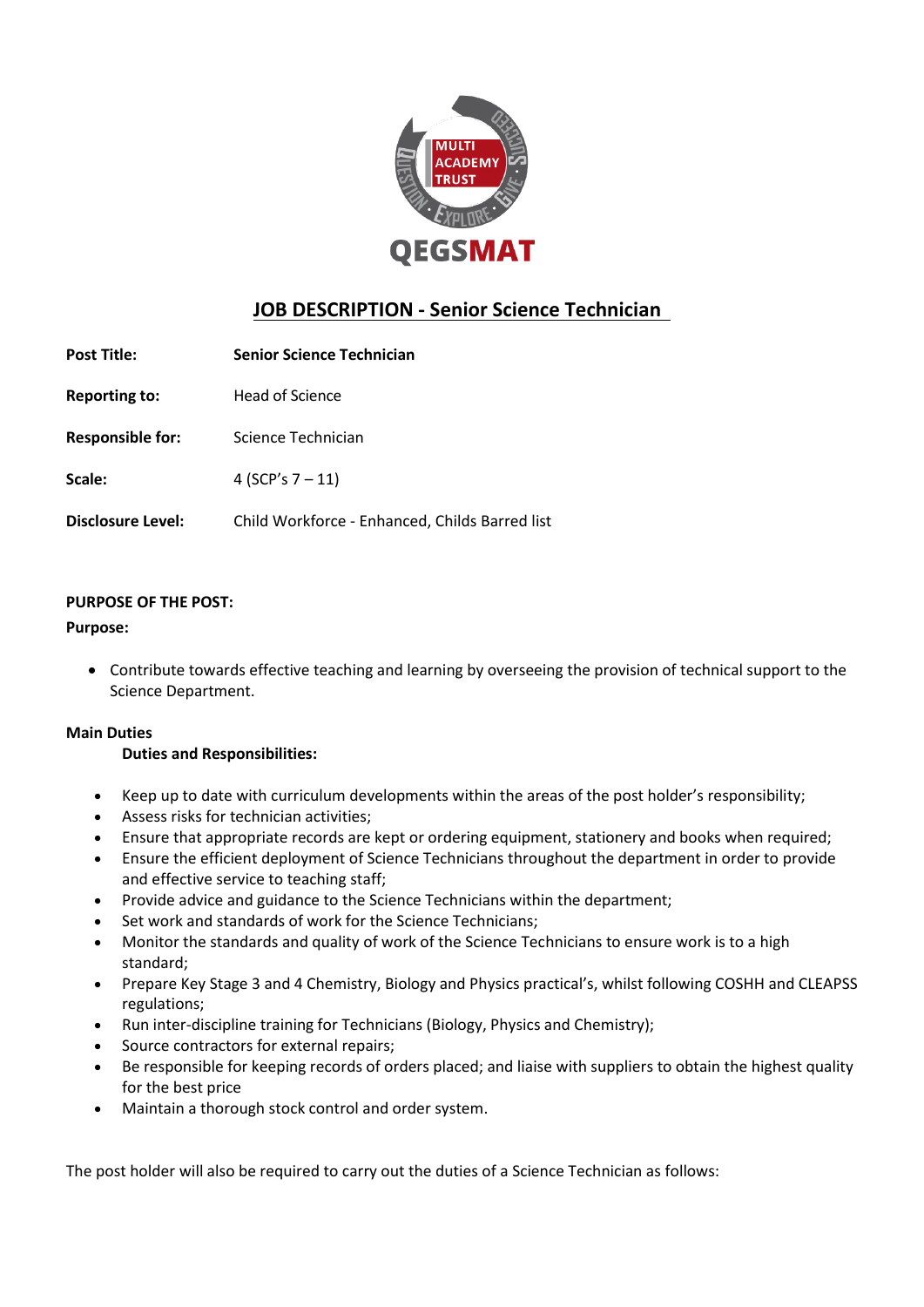- Prepare materials and set up equipment, ensuring that it works satisfactorily for Science classes;
- Assist teaching staff, as required, with class practical work;
- Clean glassware and other equipment;
- Put away equipment and materials, disposing of used materials and chemicals in a safe manner and to maintain hygiene (including cleaning of sinks) and safety standards in laboratory and preparation areas;
- Operate a safe and secure system for the storage of equipment and materials, ensuring they are readily accessible;
- Observe safe working practice in accordance with the school's Health and Safety Policy and COSHH/CLEAPSS guidelines;
- Monitor levels of stock, assist with regular checks as required, and to order new stocks, ensuring best value, and to check deliveries;
- Manage the department's inventory of equipment and materials and place orders on the system;
- Assist in maintaining appropriate records, statistics and filing systems;
- Maintain apparatus and equipment in good working order and to organise repairs or specific maintenance;
- Assist teaching staff with the general running of practical work sessions in a support capacity;
- Liaise with teaching staff to develop new practical ideas and advise on schemes of work;
- Advise teaching staff on potential problems with equipment;
- Ensure the laboratory environment is clean, safe and orderly at all times;
- Prepare display materials as requested and maintain interesting and stimulating displays in laboratory areas.

#### **METHODS OF WORKING**

The post holder must:   

- Maintain confidentiality and observe data protection and associated guidelines where appropriate;
- Maintain an awareness of Safeguarding Children and Every Child Matters initiatives;
- Understand and comply with the academy's Health and Safety Policy in the performance of their duties and responsibilities;
- Carry out the duties of the post in compliance with the academy's Equal Opportunities Policy;
- Understand and comply with all other relevant academy policies;
- Take an active part in appraising their own work against agreed priorities and targets in accordance with the academy's professional development and supervision arrangements;
- Undertake any necessary training associated with the duties of the post;
- Carry out any other reasonable duties and responsibilities within the overall function, commensurate with the grading and level of responsibilities of the post.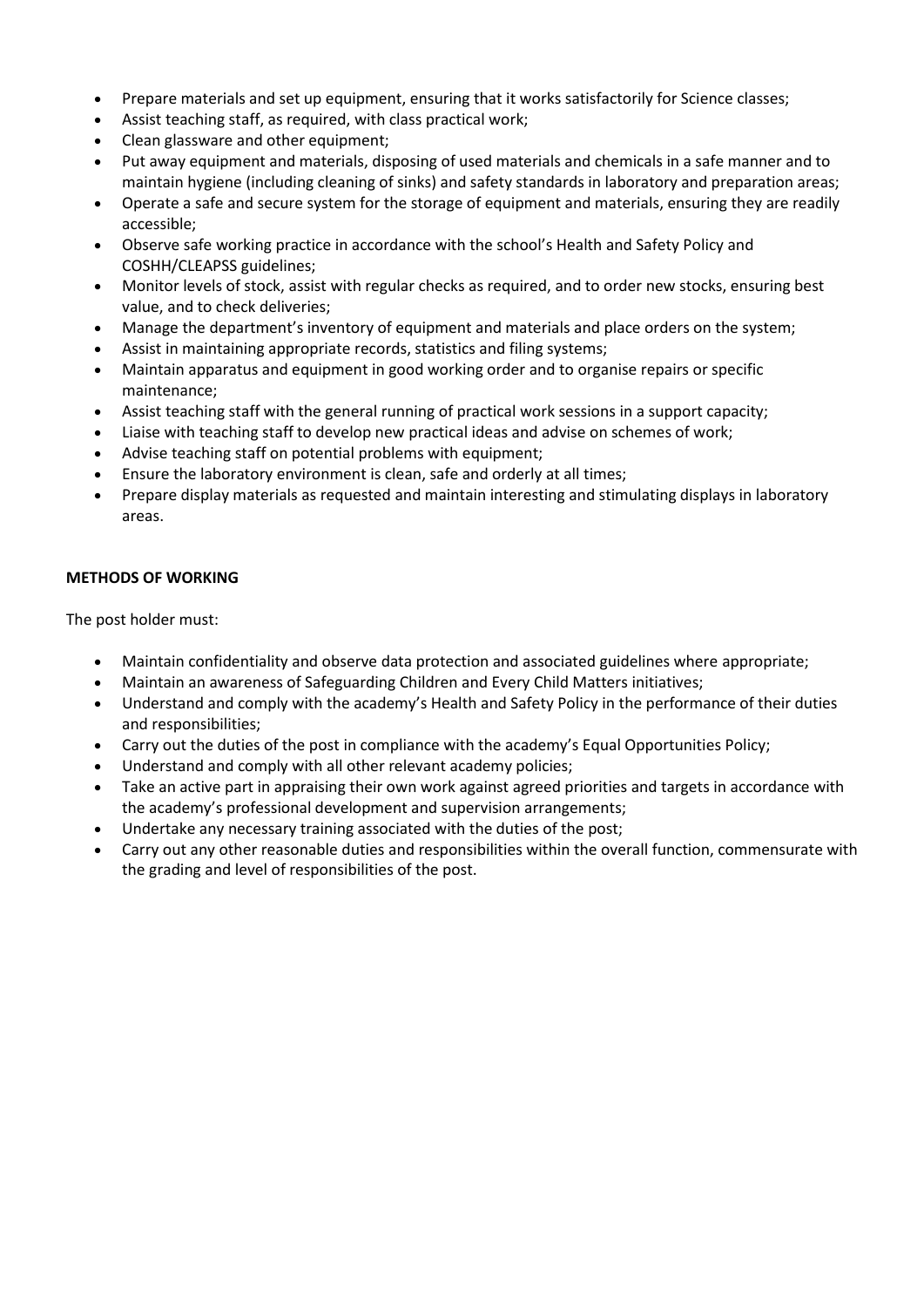

# **Person Specification – Senior Science Technician**

| Criteria       | <b>Essential</b>                                                                                                                                                                                                                                                                          | <b>Desirable</b> | <b>Evidence</b>                                                                                                                                               |
|----------------|-------------------------------------------------------------------------------------------------------------------------------------------------------------------------------------------------------------------------------------------------------------------------------------------|------------------|---------------------------------------------------------------------------------------------------------------------------------------------------------------|
| Qualifications | Studied to a minimum<br>standard of GCSE (grade C or<br>above) or equivalent, in<br>English and Math                                                                                                                                                                                      |                  | Recognised science<br>qualification at level 5 or<br>above (e.g. HND)<br>A science degree is highly<br>desirable<br><b>Experience of supervising</b><br>staff |
| Experience     | Lab experience<br><b>Experience of managing</b><br>stock control and keeping<br>records<br>Working knowledge of<br>٠<br>health and safety, including<br>COSHH/CLEAPSS                                                                                                                     |                  | Application form<br>Selection process<br>References                                                                                                           |
| <b>Skills</b>  | Ability to build and form good<br>relationships with colleagues<br>Able to lead and motivate staff,<br>delegating duties as required<br>Good standard of numeracy and<br>literacy skills and good verbal<br>and written communication<br>skills<br>Confident use of ICT<br>Well organised |                  | Application form<br>Selection process<br>References                                                                                                           |